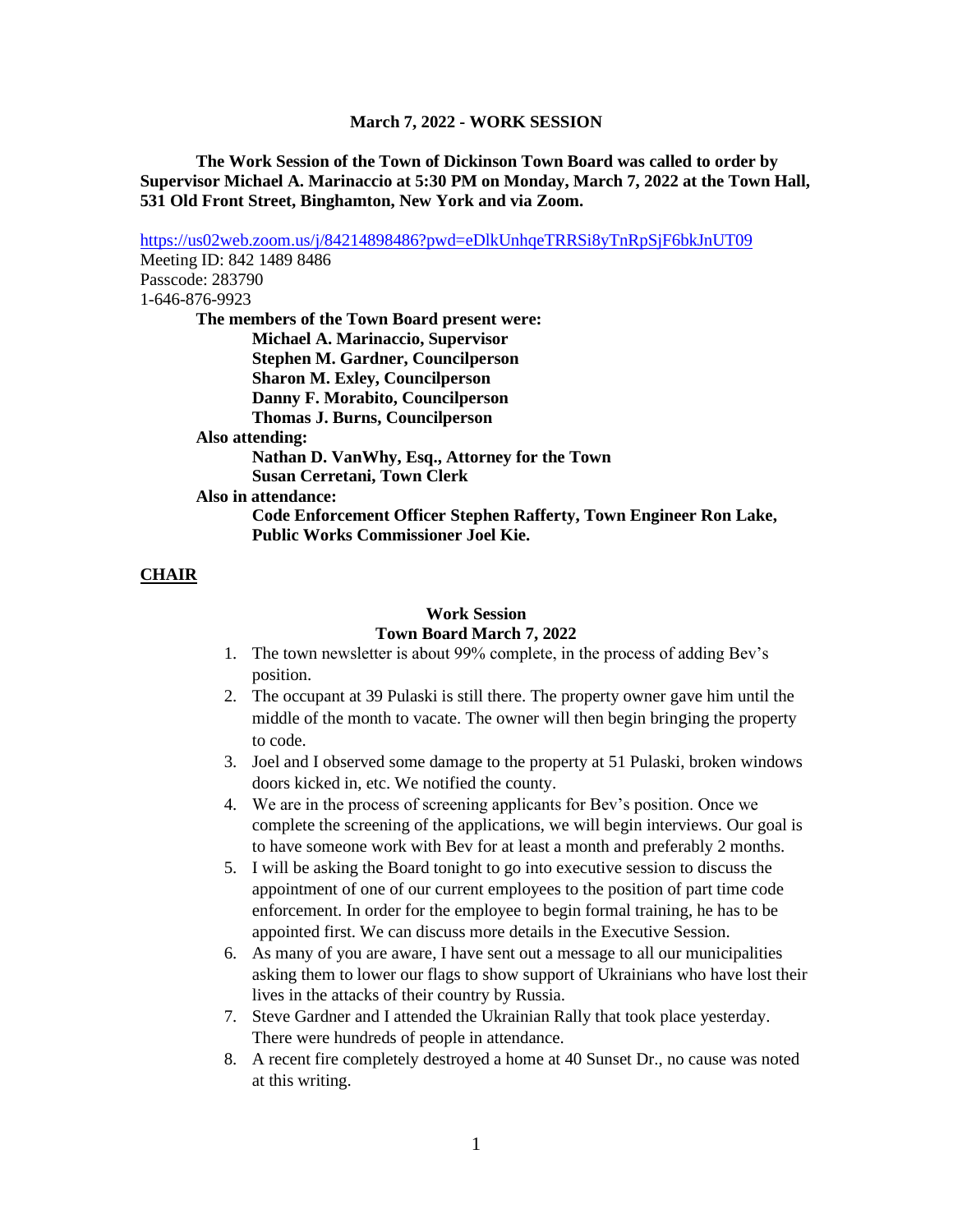### **March 7, 2022 - WORK SESSION**

# **ATTORNEY**

## **UPDATE: 36 PULASKI STREET**

Attorney VanWhy stated that we have not heard anything regarding the 36 Pulaski Street property from Mr. Brouard. Supervisor Marinaccio commented that he is waiting for the County to take it over.

#### **UPDATE: SPECTRUM CONTRACT**

Attorney VanWhy stated that the **Spectrum** contract has been signed by Supervisor Marinaccio, the affidavit of publication was provided by Town Clerk Cerretani and has been sent off to **Spectrum** for their signature. We should receive a signed contract back.

#### **DISCUSSION: SMOKE FREE GROUNDS POLICY**

Attorney VanWhy drafted some revisions to the Town's **2014 Smoke Free Grounds Policy** for the Board to review. The 2014 policy is specifically for **Sunrise Terrace Park**. He stated that the main key difference between the two policies is changing the references from 'tobacco' to 'smoking'. The idea being any smoking no matter the substance.

After a discussion it was decided to change the language to '**smoking in all forms**' including but not limited to (insert specifics). An additional change would be to add "**for all Town properties,**" as the current policy is only for **Sunrise Terrace Park.**

Supervisor Marinaccio would like to see the smoking receptacles removed from the Town office entrances.

A discussion continued touching on different solutions to the smoking problem and the enforcement of the policy and whether to consider a designated smoking area.

Attorney VanWhy stated that technically, people are not supposed to be smoking within 25-50 feet of the door of a government building.

Attorney VanWhy asked the Board if they would like to revise the policy to state smoking prohibited on all Town properties except for designated areas and then delegate the ability to designate to Mike or Joel. The members agreed that would be a good plan and it would give the board flexibility.

Attorney VanWhy will make the changes and have the Board review the revised policy at next week's meeting

#### **MUNICIPAL CLEANUP DAY**

Public Works Commissioner Kie reported that May 21st, 2022 will be **Municipal Cleanup Day**. This year there is a change in that we do not have to pass a resolution as we have had to do in the past.